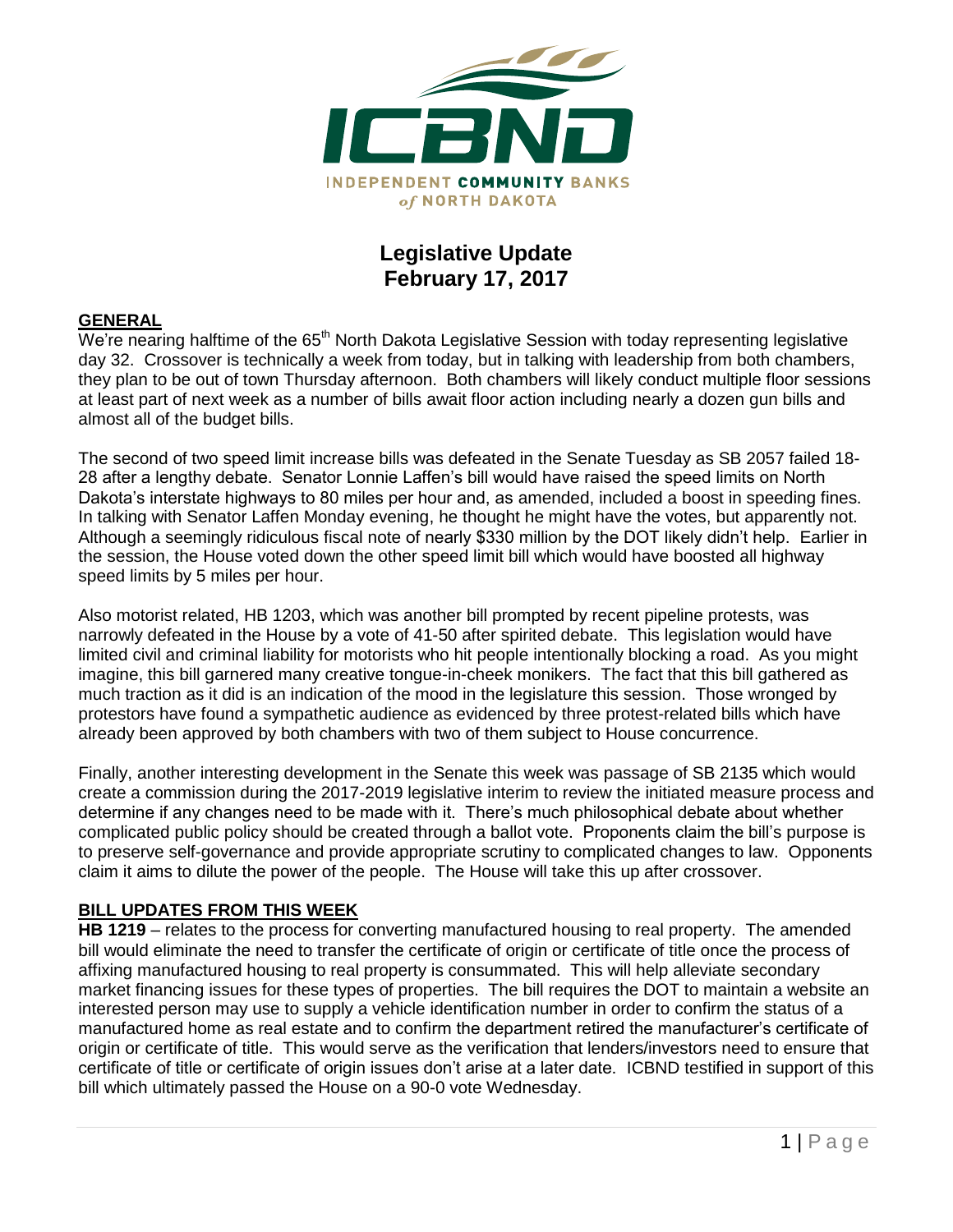**HB 1352 –** also referred to as the "towing bill" relates to the custody and disposition of abandoned motor vehicles. ICBND originally testified against this legislation. To their credit, proponents of the bill pulled the "pipeline protest" card and immediately garnered favor of the House Transportation committee. Amendments have been worked out, however, that address our concerns regarding appropriate notification standards to lienholders and capping daily storage fees. The bill was rereferred to the Transportation Committee primarily to address a technical issue related to vehicle weights. Those amendments have been made and the bill will be back on the House calendar in the next day or two.

**SB 2014** – represents the legislature's Industrial Commission budget. The amended bill has lots of moving parts as one might expect and was taken up on the Senate floor this afternoon. As it relates to community banking, the bill leaves the Bank of North Dakota budget pretty much as introduced including the current level of FTE's. The measure also prescribes a \$140 million transfer to the General Fund during the next biennium along with other more traditional transfers. Interestingly, the bill was amended to incorporate part of SB 2130 which was defeated on the Senate floor earlier this session and which ICBND testified in support. The amendment outlined in Section 16 allows the Bank of North Dakota to recover collection fees from defaulted borrowers in an amount up to 13 percent of accumulated principal and interest. Relative to the ND Housing Finance Agency, the amended bill reauthorizes the Housing Incentive Fund and capitalizes the fund with \$5 million of tax credits. Most, if not all, of the budget bills will likely end up in conference committee later in the session so there's much left to be hashed out on these. As a result of the passage of this bill 45-0, SB 2192 and SB 2234 were unanimously defeated as much of the substance of those bills was incorporated into SB 2014.

**SB 2100** – was originally introduced by Commissioner Entringer to add "Virtual Currency" as a defined term within the North Dakota Money Transmitter Act. The Senate IBL Committee turned the bill into a study regarding the feasibility and desirability of regulating virtual currency such as bitcoin which passed the Senate 46-0. The bill was sent to the House and referred to the House IBL Committee which heard the bill Tuesday morning. After much discussion, head scratching and general confusion regarding virtual currency, the House IBL gave the bill a unanimous "do not pass" recommendation.

**SB 2340** – was originally the ND Land Title Association's bill to implement a flat fee for residential mortgages stamped as such. After significant deliberations amongst committee members and stakeholders, amendments were adopted prescribing a \$15 flat rate for 1-4 page documents and \$60 for documents in excess of 4 pages but not more than 25 pages thereby eliminating the need for a "residential" stamp. ICBND has been heavily involved in the numerous iterations and concepts that have been discussed the past year regarding this subject, but has ultimately taken a neutral position on this particular bill. The amended bill passed the Senate 46-0 Wednesday.

### **BILL HEARINGS NEXT WEEK –** *NONE RELATIVE TO ICBND PRIORITY TRACKING LIST*

Legislator contact information can be found at<http://www.legis.nd.gov/contact-my-legislators> and you can check on any legislative activities through the Legislative Council's web page at [www.legis.nd.gov.](http://www.legis.nd.gov/)

Thank you for your participation in the legislative process. Please call, email or text me with any questions or concerns. If you'd like to be taken off this distribution list or if there are others in your organization that should be on the distribution list for the legislative updates, please let me know or contact the office at [info@icbnd.com](mailto:info@icbnd.com) or 701.258.7121.

Sincerely,

Bany D. Haugen

*Barry D. Haugen [barryh@icbnd.com](mailto:barryh@icbnd.com) 701.955.4308*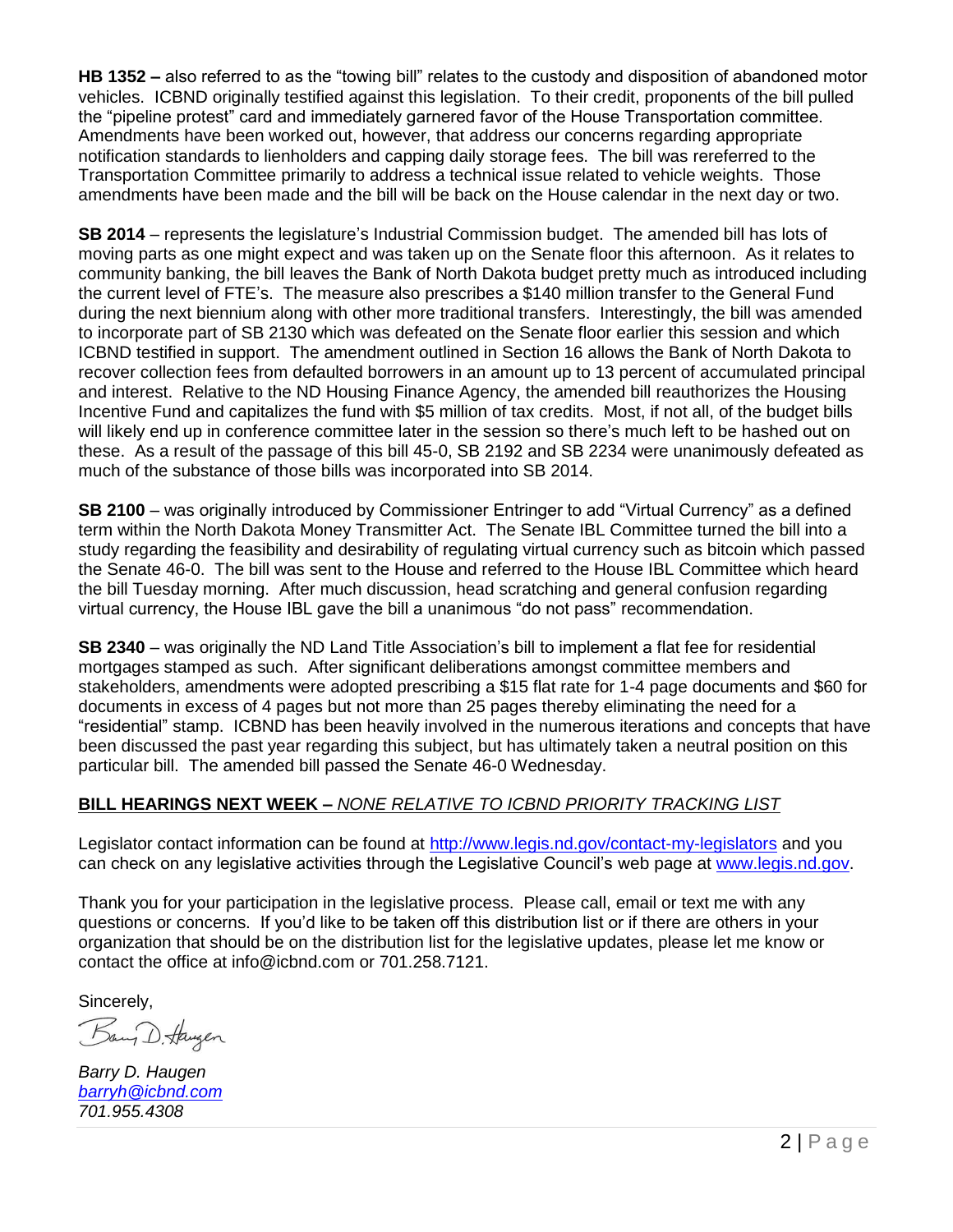

# **ICBND PRIORITY LIST AND BILL STATUS DETAIL**

| <b>Bill</b>    | <b>Status</b>                                                                                                                                            | <b>Title</b>                                                                                                                                                                                                                                                                                                                                                                                                                                                                                                                                                                                           |
|----------------|----------------------------------------------------------------------------------------------------------------------------------------------------------|--------------------------------------------------------------------------------------------------------------------------------------------------------------------------------------------------------------------------------------------------------------------------------------------------------------------------------------------------------------------------------------------------------------------------------------------------------------------------------------------------------------------------------------------------------------------------------------------------------|
| HB 1126        | House: INTRODUCED<br>02/08 H Rereferred to Appropriations<br>02/14 H Reported back, do pass, place on<br>calendar 2001                                   | Relating to public warehouse and grain buyer licensing<br>and insolvencies of public warehouses and grain<br>buyers; and to repeal sections 60-02-39 and 60-02.1-<br>25, of the North Dakota Century Code, relating to<br>warehouse closures.                                                                                                                                                                                                                                                                                                                                                          |
| HB 1162        | <b>House: PASSED</b><br>01/27 H Amendment adopted, placed on calendar<br>01/31 H Second reading, passed, yeas 83 nays 8                                  | Relating to competition between the government and<br>private industry and to require a report to the<br>legislative management.                                                                                                                                                                                                                                                                                                                                                                                                                                                                       |
| HB 1164        | <b>House: DEFEATED</b><br>01/16 H Reported back, do not pass, placed on<br>calendar 11 2 1<br>01/19 H Second reading, failed to pass, yeas 14<br>nays 76 | Relating to a corporate income tax credit for<br>reimbursement of employee child care expenditures;<br>and to provide an effective date.                                                                                                                                                                                                                                                                                                                                                                                                                                                               |
| HB 1169        | House: INTRODUCED<br>01/06 H Introduced, first reading, referred Energy<br>and Natural Resources Committee<br>01/26 H Committee Hearing - 09:00 AM       | Relating to the possession of firearms and licensing of<br>individuals to carry firearms; and to repeal sections<br>62.1-02-10 and 62.1-02-10.1 of the North Dakota<br>Century Code, relating to the possession of firearms<br>and licensing of individuals to carry firearms.                                                                                                                                                                                                                                                                                                                         |
| <b>HB 1177</b> | <b>House: DEFEATED</b><br>01/19 H Amendment adopted, placed on calendar<br>01/23 H Second reading, failed to pass, yeas 9<br>nays 81                     | Relating to the collection of property by affidavit and<br>the effect of the affidavit.                                                                                                                                                                                                                                                                                                                                                                                                                                                                                                                |
| HB 1219        | <b>House: PASSED</b><br>02/07 H Amendment adopted, placed on calendar<br>02/15 H Second reading, passed, yeas 90 nays 0                                  | Relating to the process for converting manufactured<br>housing to real property.                                                                                                                                                                                                                                                                                                                                                                                                                                                                                                                       |
| HB 1223        | <b>House: DEFEATED</b><br>01/27 H Amendment adopted, placed on calendar<br>01/31 H Second reading, failed to pass, yeas 19<br>nays 72                    | Relating to allowing employers to purchase private<br>insurance for worker's compensation coverage.                                                                                                                                                                                                                                                                                                                                                                                                                                                                                                    |
| <b>HB 1228</b> | House: INTRODUCED<br>02/15 H Reported back amended, do pass,<br>amendment placed on calendar 13 2 0<br>02/16 H Amendment adopted, placed on calendar     | Relating to actions to contest the validity of a trust,<br>trust decanting, and directed trustees; to amend and<br>reenact sections 47-02-27.4, 59-04.2-03, and 59-16-13<br>of the North Dakota Century Code, relating to<br>exclusions from the rule against perpetuities and a<br>trustee's duty to inform; to repeal sections 59-14-01,<br>59-14-04, and 59-16-08 of the North Dakota Century<br>Code, relating to the capacity of a settlor of a<br>revocable trust, actions contesting the validity of a<br>trust, and powers to direct a trustee; and to provide for<br>retroactive application. |
| HB 1263        | <b>House: DEFEATED</b>                                                                                                                                   | Relating to the state's minimum wage.                                                                                                                                                                                                                                                                                                                                                                                                                                                                                                                                                                  |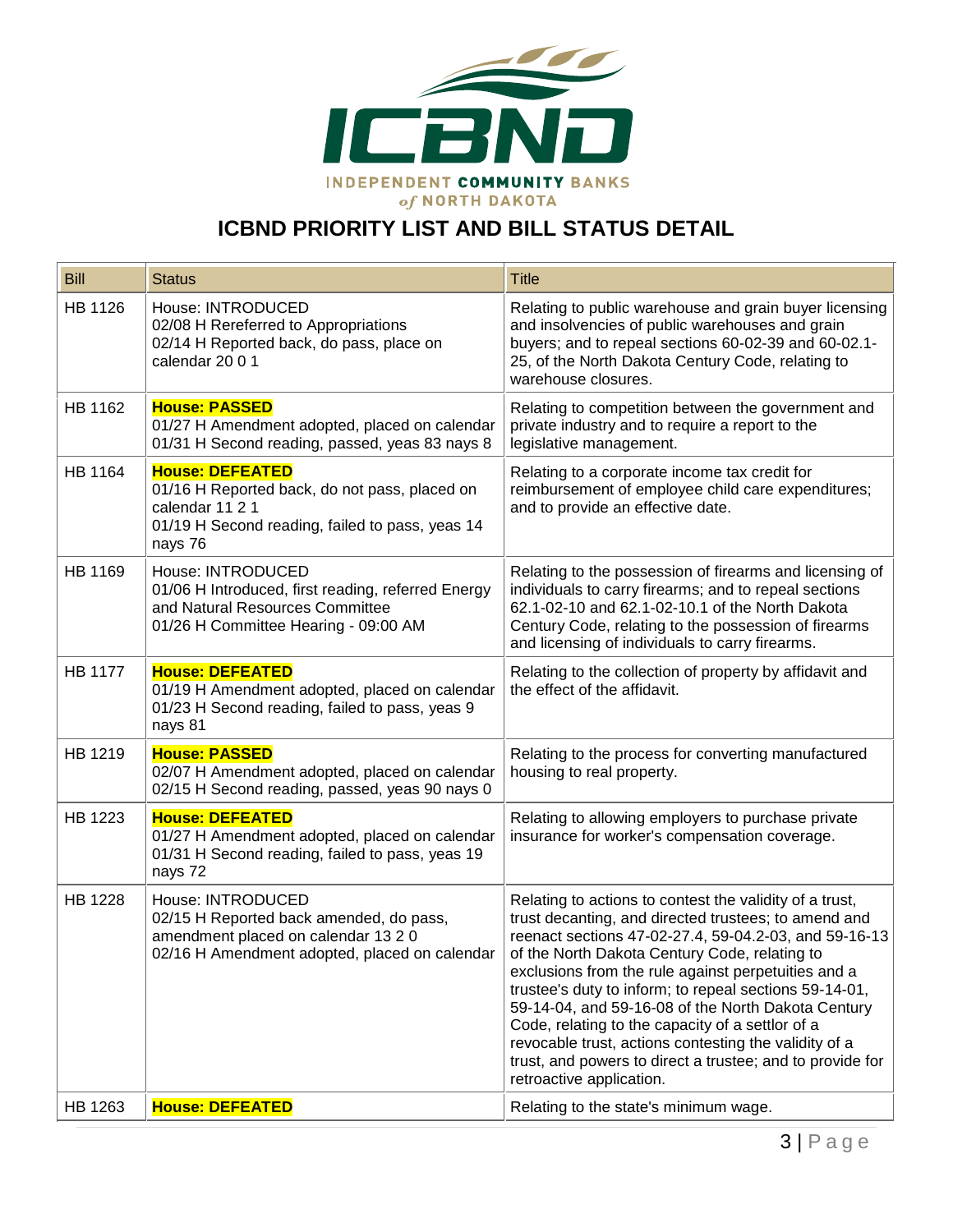|                | 01/31 H Reported back, do not pass, placed on<br>calendar 12 2 0<br>02/06 H Second reading, failed to pass, yeas 13<br>nays 77                                                                   |                                                                                                                                                                                                                                                                                                                                                                                                                                   |
|----------------|--------------------------------------------------------------------------------------------------------------------------------------------------------------------------------------------------|-----------------------------------------------------------------------------------------------------------------------------------------------------------------------------------------------------------------------------------------------------------------------------------------------------------------------------------------------------------------------------------------------------------------------------------|
| HB 1297        | <b>House: WITHDRAWN</b><br>01/20 H Request return from committee<br>01/20 H Withdrawn from further consideration                                                                                 | Relating to creation of the affordable housing revolving<br>loan fund; to provide a continuing appropriation; and to<br>provide for a transfer.                                                                                                                                                                                                                                                                                   |
| HB 1303        | <b>House: PASSED</b><br>Senate: INTRODUCED<br>02/01 S Received from House<br>02/02 S Introduced, first reading, (emergency),<br>referred Government and Veterans Affairs<br>Committee            | A BILL for an Act to prohibit state agencies from filling<br>vacant employee positions; to provide for a report; and<br>to declare an emergency.                                                                                                                                                                                                                                                                                  |
| HB 1327        | <b>House: DEFEATED</b><br>02/03 H Reported back, do not pass, placed on<br>calendar 13 1 0<br>02/10 H Second reading, failed to pass, yeas 24<br>nays 66                                         | Relating to exceptions from inspections for home<br>repairs performed by a homeowner.                                                                                                                                                                                                                                                                                                                                             |
| HB 1352        | House: INTRODUCED<br>02/10 H Reported back amended, do pass,<br>amendment placed on calendar 13 0 1<br>02/13 H Rereferred to Transportation                                                      | Relating to custody and disposition of abandoned<br>motor vehicles and deposit of funds; and to declare an<br>emergency.                                                                                                                                                                                                                                                                                                          |
| <b>HB 1382</b> | <b>House: PASSED</b><br>02/08 H Amendment adopted, placed on calendar<br>02/14 H Second reading, passed, yeas 72 nays<br>17                                                                      | Relating to the establishment of an education savings<br>account program.                                                                                                                                                                                                                                                                                                                                                         |
| SB 2008        | <b>Senate: PASSED</b><br>02/14 S Amendment adopted, placed on calendar<br>02/14 S Second reading, passed, yeas 45 nays 0                                                                         | A BILL for an Act to provide an appropriation for<br>defraying the expenses of the department of financial<br>institutions.                                                                                                                                                                                                                                                                                                       |
| SB 2014        | <b>Senate: PASSED</b><br>01/19 S Committee Hearing - 01:30 PM<br>02/16 S Reported back amended, do pass,<br>amendment placed on calendar 14 0 0<br>2/17 S Second reading, passed, yeas 45 nays 0 | Relating to loan guarantee fees, suspension of<br>occupational or professional licenses, the housing<br>incentive fund, and coal development trust fund<br>allocations; to repeal section 54-17-41 of the North<br>Dakota Century Code, relating to housing incentive<br>fund reports; to provide statements of legislative intent;<br>to provide exemptions; to provide an effective date;<br>and to provide an expiration date. |
| SB 2068        | <b>Senate: DEFEATED</b><br>01/26 S Reported back, do not pass, placed on<br>consent calendar 14 0 0<br>01/27 S Second reading, failed to pass, yeas 0<br>nays 45                                 | A BILL for an Act to provide an appropriation for<br>defraying the expenses of the department of financial<br>institutions.                                                                                                                                                                                                                                                                                                       |
| SB 2074        | <b>Senate: DEFEATED</b><br>01/26 S Reported back, do not pass, placed on<br>consent calendar 14 0 0<br>01/27 S Second reading, failed to pass, yeas 0<br>nays 45                                 | Relating to the infrastructure revolving loan fund, the<br>housing incentive fund, the transfer of North Dakota<br>mill and elevator profits to the general fund, and the<br>coal development trust fund; to provide legislative<br>intent; and to provide an exemption.                                                                                                                                                          |
| SB 2100        | <b>Senate: PASSED</b><br>House: INTRODUCED<br>02/09 H Introduced, first reading, referred<br>Industry, Business and Labor Committee<br>02/14 H Committee Hearing - 09:00 AM                      | Relating to definitions under the North Dakota money<br>transmitter Act.                                                                                                                                                                                                                                                                                                                                                          |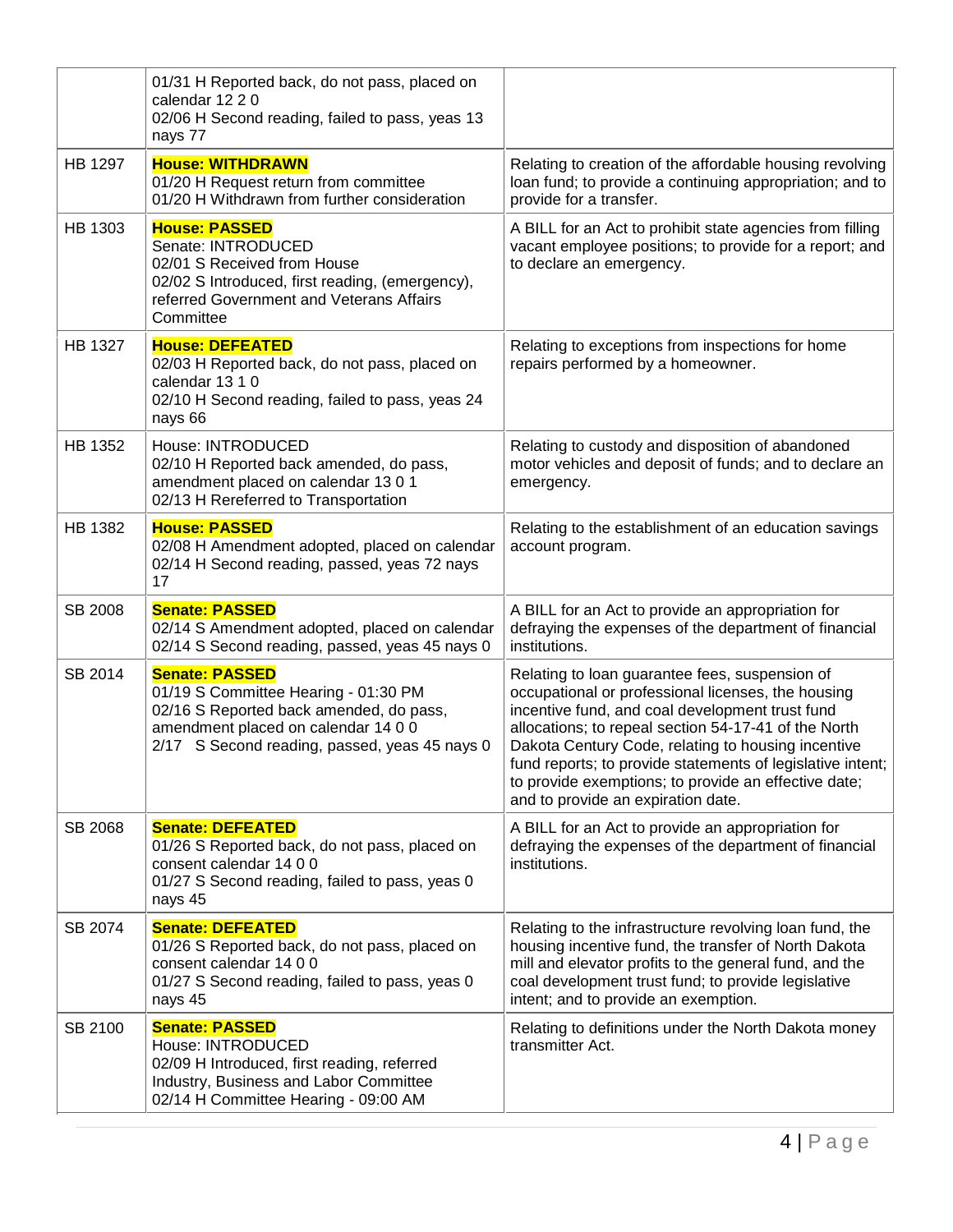| SB 2130 | <b>Senate: DEFEATED</b><br>01/27 S Amendment adopted, placed on calendar<br>01/30 S Second reading, failed to pass, yeas 8<br>nays 37                                                            | Relating to defaulted student loan collection; to amend<br>and reenact sections 15-62.1-04, 15-62.1-06, 15-62.1-<br>07, and 15-62.1-10 of the North Dakota Century Code,<br>relating to defaulted student loan collection; and to<br>provide for a retroactive application.                                                                                                                         |
|---------|--------------------------------------------------------------------------------------------------------------------------------------------------------------------------------------------------|-----------------------------------------------------------------------------------------------------------------------------------------------------------------------------------------------------------------------------------------------------------------------------------------------------------------------------------------------------------------------------------------------------|
| SB 2159 | <b>Senate: PASSED</b><br>01/18 S Amendment adopted, placed on calendar<br>01/18 S Second reading, passed, yeas 45 nays 0                                                                         | Relating to management of a limited liability company;<br>and to provide for retroactive application.                                                                                                                                                                                                                                                                                               |
| SB 2160 | <b>Senate: PASSED</b><br>01/27 S Amendment adopted, placed on calendar<br>01/30 S Second reading, passed, yeas 45 nays 0                                                                         | Relating to the duties of a recorder and providing<br>notice of foreclosure of tax liens; and to provide an<br>effective date.                                                                                                                                                                                                                                                                      |
| SB 2167 | <b>Senate: DEFEATED</b><br>02/03 S Reported back, do not pass, placed on<br>calendar 600<br>02/07 S Second reading, failed to pass, yeas 11<br>nays 33                                           | Relating to the adoption of central standard time; and<br>to repeal section 40-01-20 of the North Dakota<br>Century Code, relating to daylight saving time.                                                                                                                                                                                                                                         |
| SB 2192 | <b>Senate: DEFEATED</b><br>01/27 S Committee Hearing - 08:30 AM<br>02/16 S Reported back, do not pass, placed on<br>calendar 14 0 0<br>02/17 S Second reading, failed to pass, yeas 0<br>nays 45 | Relating to the housing incentive fund tax credit; to<br>amend and reenact sections 54-17-40 and 54-17-41 of<br>the North Dakota Century Code, relating to the<br>housing incentive fund and housing finance agency<br>report; to provide a transfer; and to provide an<br>appropriation.                                                                                                           |
| SB 2212 | <b>Senate: PASSED</b><br>01/31 S Amendment adopted, placed on calendar<br>02/01 S Second reading, passed, yeas 46 nays 0                                                                         | Relating to residency requirements of bank directors.                                                                                                                                                                                                                                                                                                                                               |
| SB 2234 | <b>Senate: DEFEATED</b><br>02/13 S Committee Hearing - 09:00 AM<br>02/16 S Reported back, do not pass, placed on<br>calendar 14 0 0<br>02/17 S Second reading, failed to pass, yeas 0<br>nays 45 | Relating to the establishment of an essential service<br>worker home ownership incentive program and<br>essential service worker home ownership incentive<br>fund; to amend and reenact subsection 3 of section<br>54-17-40 of the North Dakota Century Code, relating<br>to the housing incentive fund; to provide an<br>appropriation and transfer; and to provide a continuing<br>appropriation. |
| SB 2260 | <b>Senate: DEFEATED</b><br>01/25 S Reported back, do not pass, placed on<br>calendar 6 0 1<br>01/26 S Second reading, failed to pass, yeas 0<br>nays 46                                          | Relating to exemptions from money broker regulation.                                                                                                                                                                                                                                                                                                                                                |
| SB 2266 | <b>Senate: PASSED</b><br>02/03 S Amendment adopted, placed on calendar<br>02/03 S Second reading, passed, yeas 43 nays 2                                                                         | Relating to the insurance commissioner taking over<br>the duties of the department of securities and the<br>securities commissioner; to provide for correction of<br>statutory references; and to provide appropriation<br>transfers.                                                                                                                                                               |
| SB 2276 | <b>Senate: PASSED</b><br>02/02 S Amendment adopted, placed on calendar<br>02/03 S Second reading, passed, yeas 45 nays 0                                                                         | Relating to the prohibition of the diversion of restricted<br>assets, the priority of those assets in a dissolution, and<br>judgments imposing fines or assessing costs.                                                                                                                                                                                                                            |
| SB 2296 | <b>Senate: PASSED</b><br>02/02 S Reported back, do pass, place on<br>calendar 600<br>02/03 S Second reading, passed, yeas 45 nays 0                                                              | Relating to pledge of security in place of depository<br>bond; and to repeal section 21-04-11 of the North<br>Dakota Century Code, relating to records of<br>securities.                                                                                                                                                                                                                            |
| SB 2305 | <b>Senate: DEFEATED</b><br>02/06 S Reported back, do not pass, placed on                                                                                                                         | Relating to a corporate income tax credit for<br>reimbursement of employee child care expenditures;                                                                                                                                                                                                                                                                                                 |